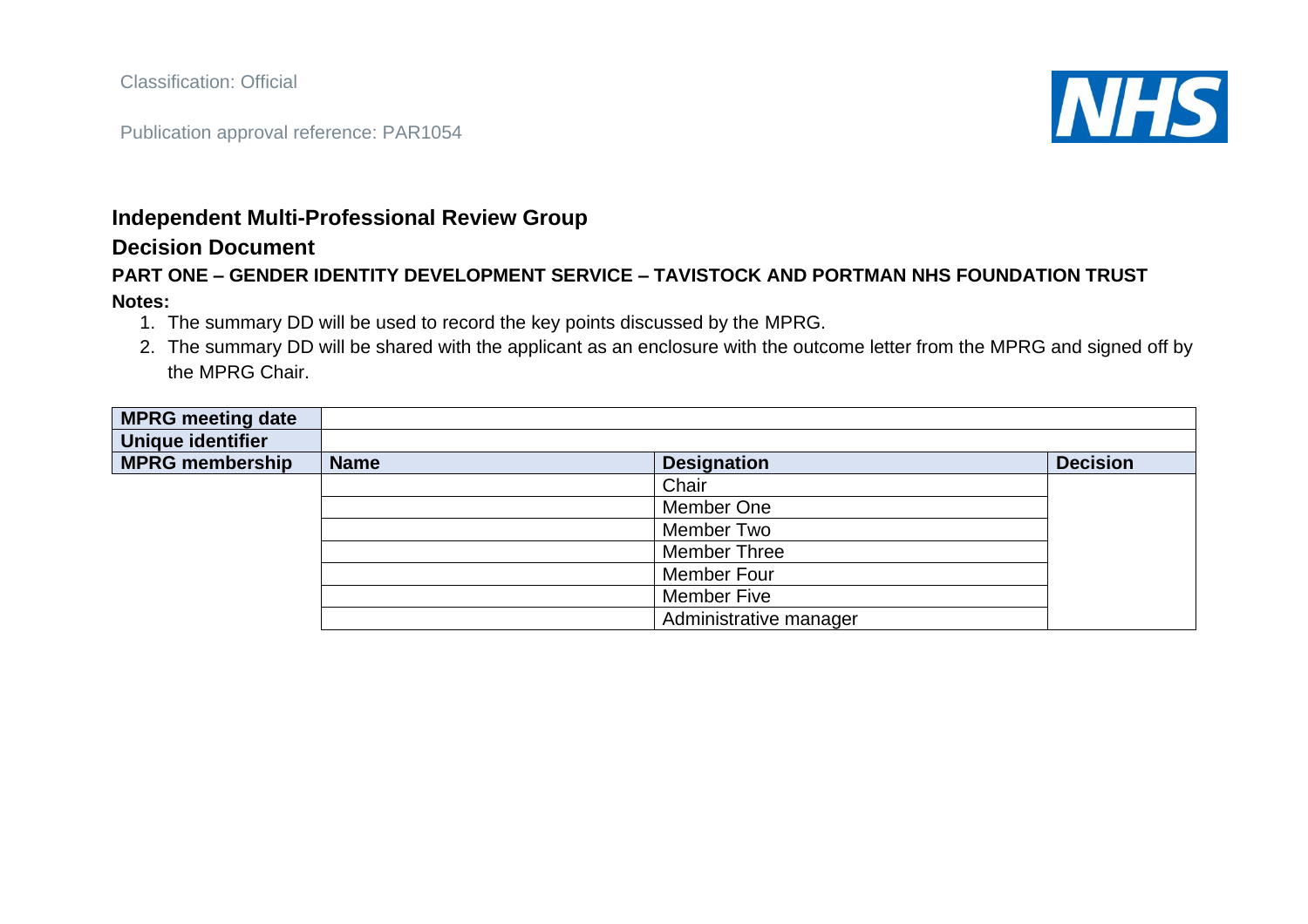| <b>Question</b>                                                                                                                  | Answer<br>(Y/N)<br>U/N/A | <b>Comments</b><br>(as much detail as possible) |  |
|----------------------------------------------------------------------------------------------------------------------------------|--------------------------|-------------------------------------------------|--|
| 1 Assessment and diagnosis                                                                                                       |                          |                                                 |  |
| 1a   Is the group satisfied the assessment and diagnosis was<br>compliant with the requirements of the Service<br>Specification? |                          |                                                 |  |

|                          | 2 Decision to refer to endocrine clinic                         |  |  |
|--------------------------|-----------------------------------------------------------------|--|--|
| 2a <sub>1</sub>          | Is the group satisfied the GIDS had followed the process        |  |  |
|                          | required to determine correctly that the child met the          |  |  |
|                          | eligibility criteria for referral to the endocrine clinic?      |  |  |
|                          | 3 Parental/guardianship consent                                 |  |  |
| 3a <sub>1</sub>          | Is the group satisfied there is evidence of a written record    |  |  |
|                          | of consent by those with parental/guardian responsibility for   |  |  |
|                          | the child to be referred for endocrinology assessment?          |  |  |
| 3b                       | Is the group satisfied clinicians explained all necessary       |  |  |
|                          | information, with opportunity for discussion, and               |  |  |
|                          | parental/guardian concerns were addressed appropriately?        |  |  |
| 3c                       | Is the group satisfied there was opportunity to discuss         |  |  |
|                          | without the child being present?                                |  |  |
| 3d                       | Is the group satisfied the capacity or ability of those         |  |  |
|                          | parents/guardians to give consent was explored?                 |  |  |
| <b>4 Child's consent</b> |                                                                 |  |  |
| 4a l                     | Is the group satisfied there is written evidence of the child's |  |  |
|                          | consent?                                                        |  |  |
| 4b l                     | Is the group satisfied clinicians explained information in an   |  |  |
|                          | appropriate and balanced way (tailored to developmental         |  |  |
|                          | needs), with opportunity for discussion, the young person's     |  |  |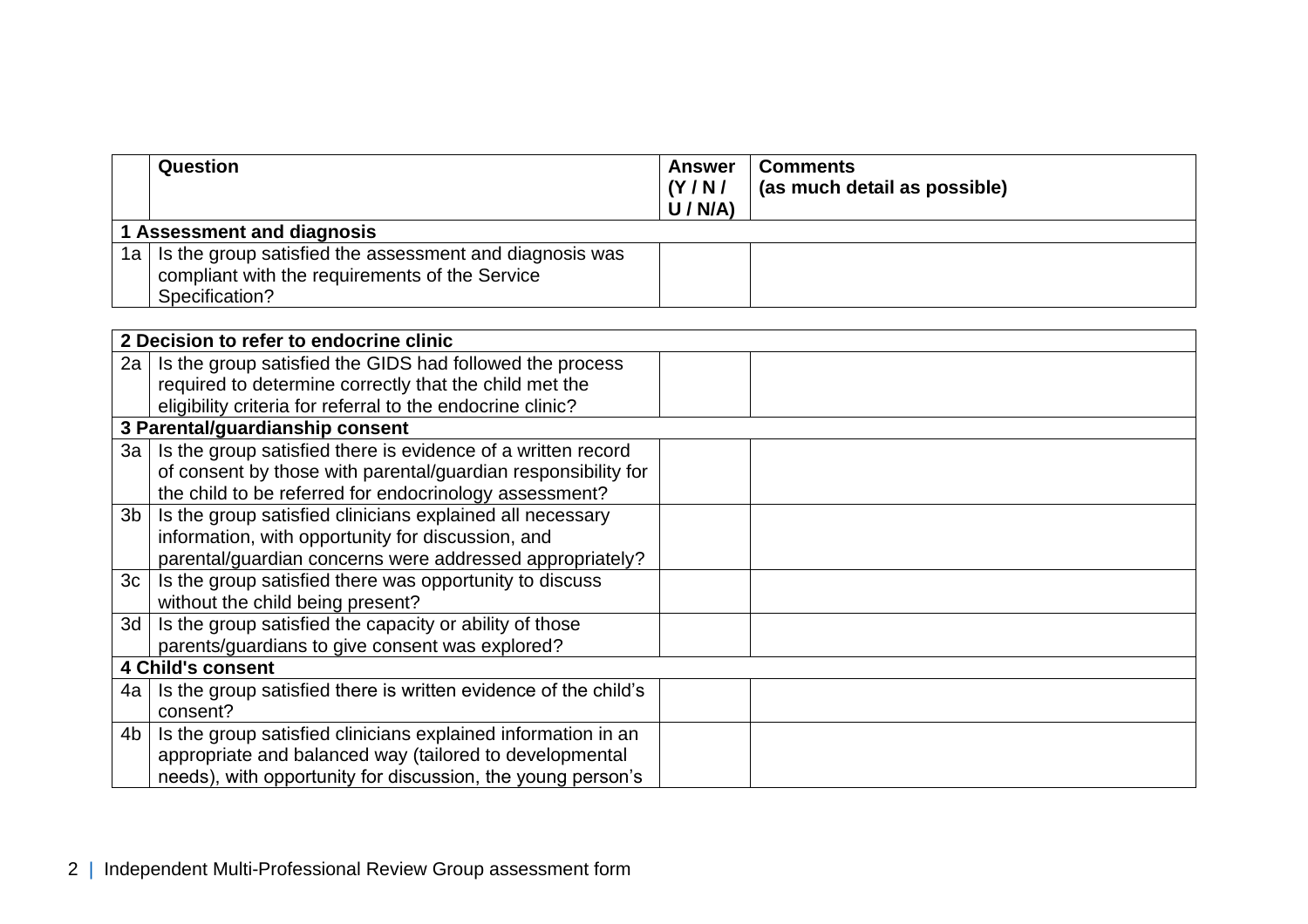|    | concerns were addressed appropriately, and there is                   |  |  |
|----|-----------------------------------------------------------------------|--|--|
|    | evidence they have understood?                                        |  |  |
|    | $4c$   Is the group satisfied there was opportunity to discuss        |  |  |
|    | without the parent(s)/guardian being present                          |  |  |
|    | 4d   Is the group satisfied the capacity or ability of the child to   |  |  |
|    | give consent was explored?                                            |  |  |
|    | 5 Safeguarding and Child Protection                                   |  |  |
|    | 5a   At the point of referral to the endocrine clinic, does the child |  |  |
|    | have a current Child Protection Plan?                                 |  |  |
|    | 5b   Does the child have a Child in Need Plan in place?               |  |  |
| 5c | Are the GIDs clinicians aware of any non-statutory                    |  |  |
|    | safeguarding concerns that have been raised by any                    |  |  |
|    | health, education or social care professionals involved in            |  |  |
|    | the child's care?                                                     |  |  |